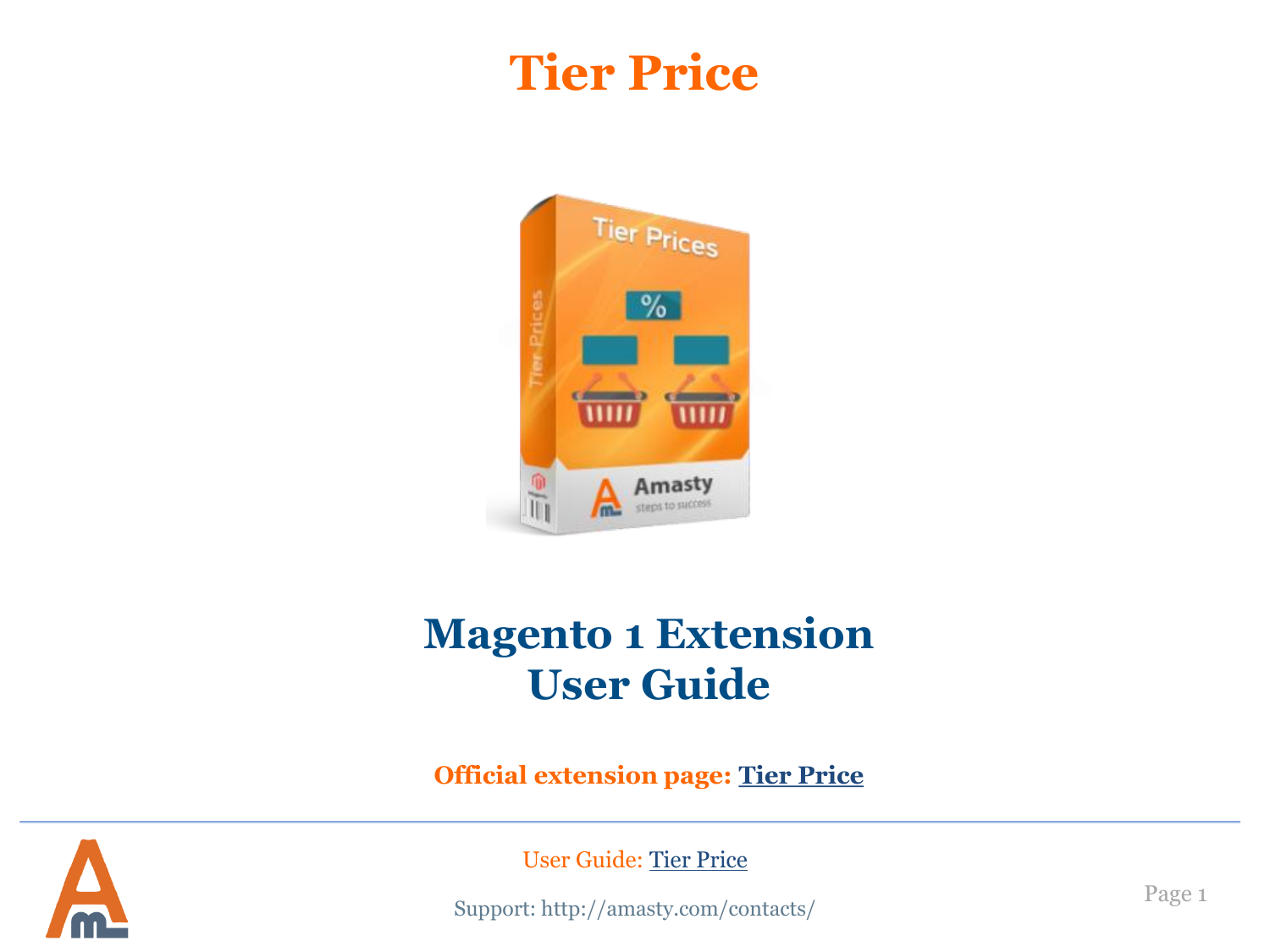## **Table of contents:**



User Guide: [Tier Price](http://amasty.com/magento-tier-price.html)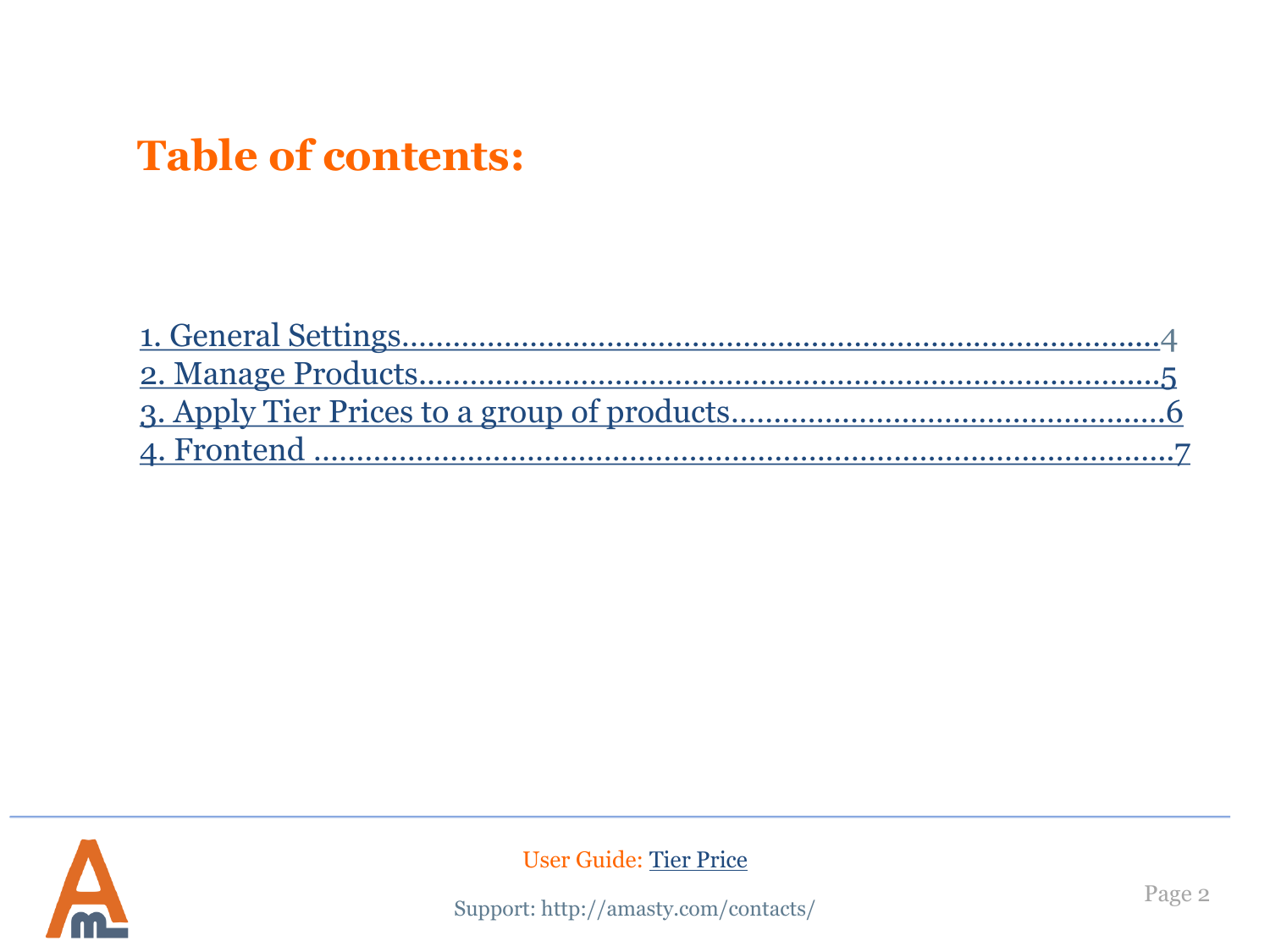#### **Tier Price**

Enhance default Magento tier price functionality by setting up quantity based discounts as a percentage of product's base price instead of manual editing of fixed prices again and again. It greatly saves your time and increases the number of loyal customers.

- Fixed tier price
- Discount percent of base price
- Discount amount of base price
- Bulk tier prices update
- Choose regular or final price as a base

With the extension, you'll be able to specify tier prices for each customer group. You can also configure different tier prices on each website. This is convenient if you have different pricing for each location you work with.



User Guide: [Tier Price](http://amasty.com/magento-tier-price.html)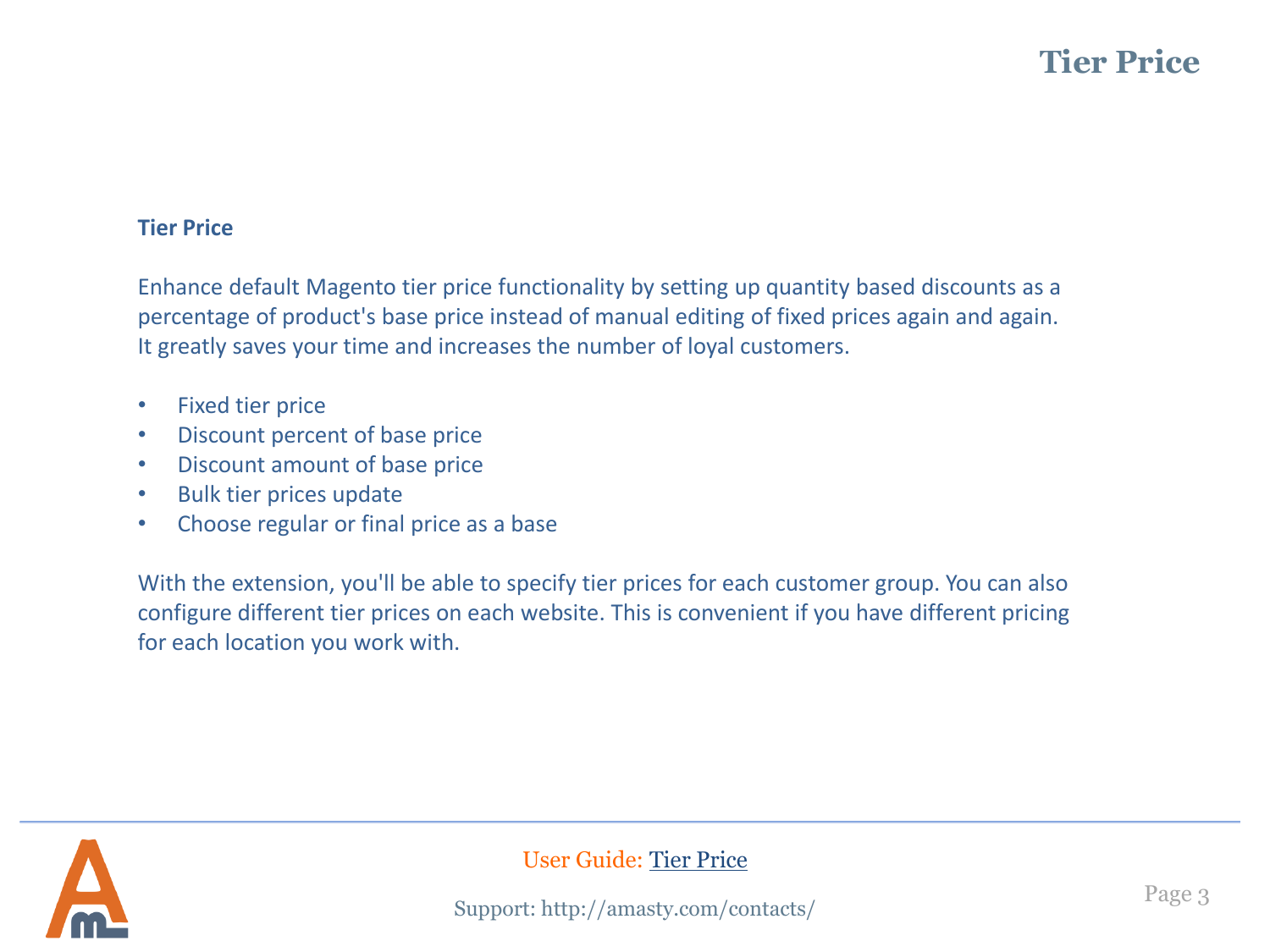## **1. General Settings**

### To get the access to the 'Tier Price' settings please go to: **System → Configuration → Tier Prices**

| <b>Tier Prices</b>          |                                                                         | Save Config        |
|-----------------------------|-------------------------------------------------------------------------|--------------------|
| <b>Price Behaviour</b>      |                                                                         |                    |
| Apply to items with options | Yes                                                                     | <b>ISTORE VIEW</b> |
|                             | A Tier Prices will be applied independently of selected<br>item options |                    |
| Base Price for Calculation  | <b>Regular Price</b>                                                    | <b>ISTORE VIEW</b> |

**Apply to items with options.** Note that Tier Prices will be applied independently of selected item options.

Choose which price should be the **base for tier price** calculation. There are 2 options - regular or final prices.

<span id="page-3-0"></span>

User Guide: [Tier Price](http://amasty.com/magento-tier-price.html)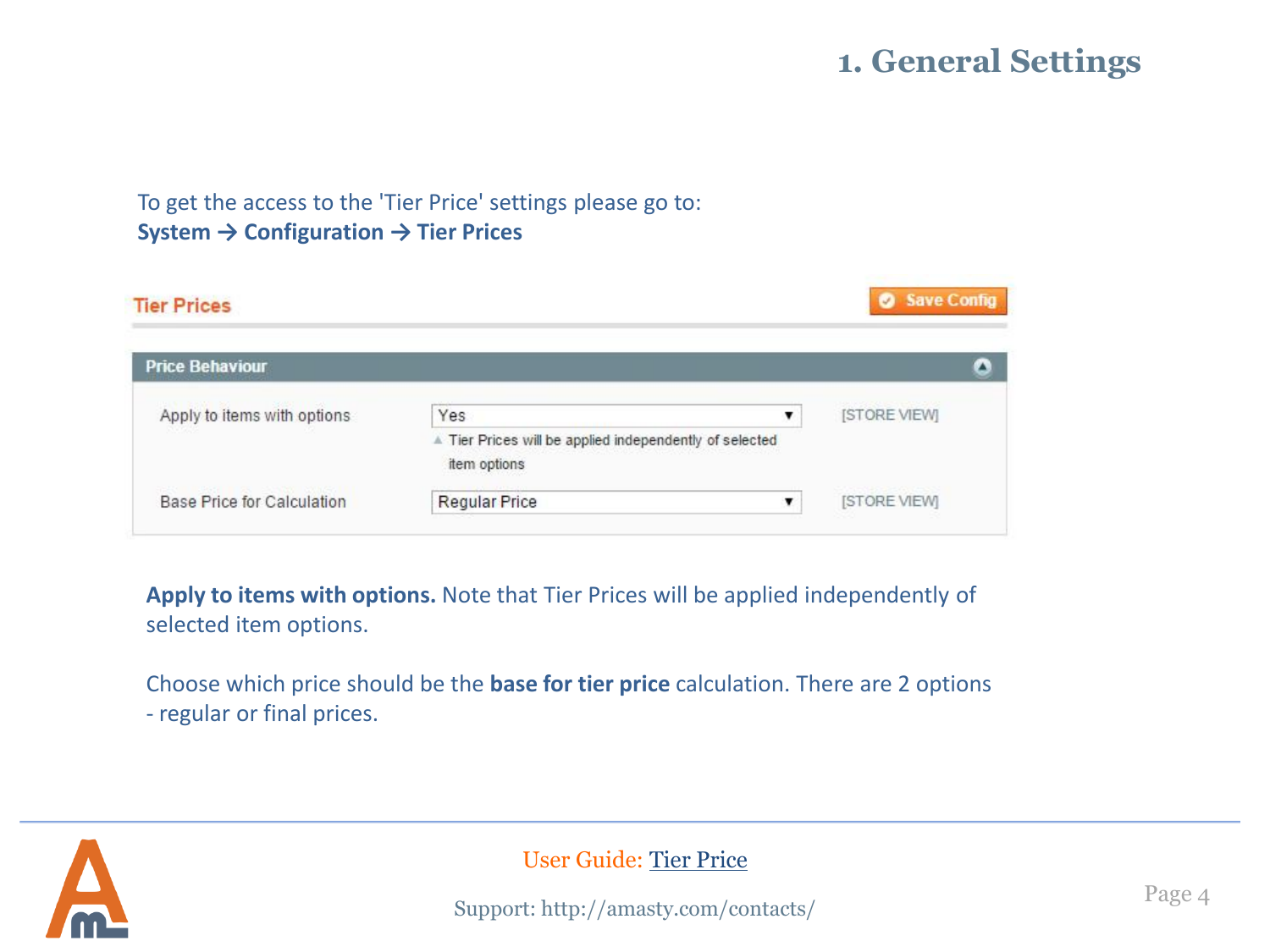## **2. Manage Products**

|                               |                        |                             |                            |                         | <b>C</b> Create New Attribute |
|-------------------------------|------------------------|-----------------------------|----------------------------|-------------------------|-------------------------------|
| 150.00                        |                        |                             |                            |                         | [GLOBAL]                      |
| <b>Regular Price</b><br>[USD] |                        |                             |                            |                         |                               |
| Website                       | <b>Customer Group</b>  |                             |                            | <b>Action</b>           |                               |
|                               |                        |                             | <b>O</b> Add Group Price   |                         |                               |
|                               |                        |                             |                            |                         | [GLOBAL]                      |
| [USD]                         |                        |                             |                            |                         |                               |
| 5/8/2013                      | <b>III</b>             |                             |                            |                         | [WEBSITE]                     |
|                               | 圜                      |                             | <b>Tier Price</b>          |                         | <b>IWEBSITEI</b>              |
| Website                       | <b>Customer Group</b>  | Qty                         | <b>Price/Discount Type</b> |                         | <b>Action</b>                 |
| All Websites [USD] ▼          | <b>ALL GROUPS</b><br>7 | 10<br>and above             | 10                         | <b>Discount Percent</b> | $\circledcirc$<br>▼           |
| All Websites [USD] ▼          | General<br>▼           | 3<br>and above              | 8                          | <b>Discount Percent</b> | $\circledcirc$                |
| All Websites [USD] ▼          | <b>NOT LOGGED I ▼</b>  | $\overline{2}$<br>and above | 5                          | <b>Discount Percent</b> | $\odot$<br>▼                  |
| All Websites [USD] ▼          | VIP Member<br>▼        | 3<br>and above              | 10                         | <b>Discount Percent</b> | $\odot$<br>▼                  |
| All Websites [USD] ▼          | Wholesale<br>7         | 10<br>and above             | 15                         | <b>Discount Percent</b> | $\circledcirc$<br>▼           |
|                               |                        |                             |                            |                         | <b>O</b> Add Tier             |

To apply a tier price, go to the **Catalog → Manage Products** page and choose the necessary product.

In the product settings choose tab **Prices**.

Choose **customer group**, **quality** of the product, **discount type** and **amount** when setting tier prices for the product.

<span id="page-4-0"></span>

## User Guide: [Tier Price](http://amasty.com/magento-tier-price.html)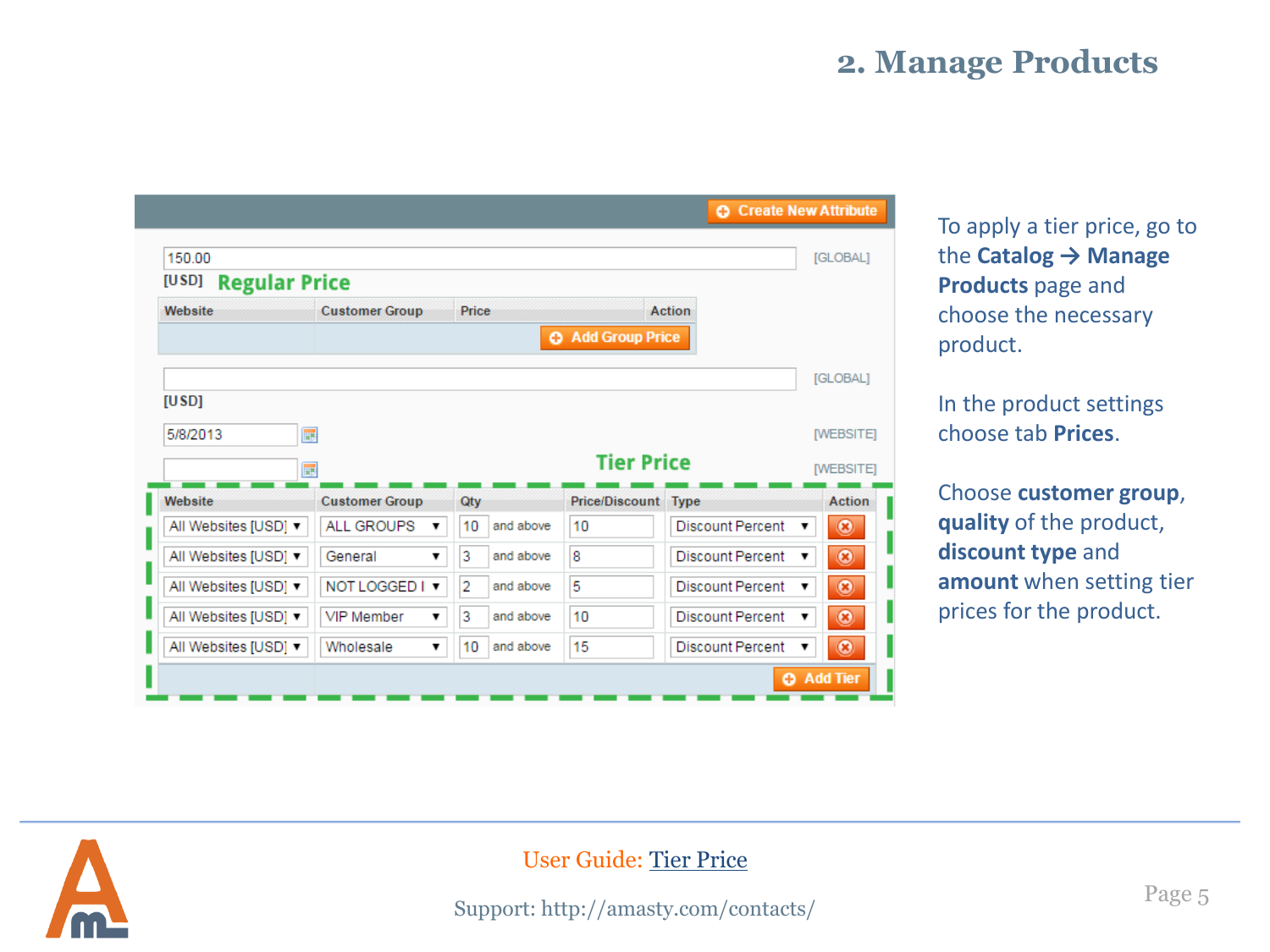## **3. Apply Tier Prices to a group of products**

Action

 $\circledcirc$ 

d Tier

.

|                             | per page   Total 5 records found   S Notify Low Stock RSS |                      |                     |           |              |                                            |                                |               | <b>Reset Filter</b> | <b>Search</b> |
|-----------------------------|-----------------------------------------------------------|----------------------|---------------------|-----------|--------------|--------------------------------------------|--------------------------------|---------------|---------------------|---------------|
| 5 items selected<br>Visible |                                                           |                      |                     |           |              | Actions Update Attributes<br><b>Submit</b> |                                |               |                     |               |
|                             | <b>Attrib. Set Name</b>                                   | <b>SKU</b>           | Price               |           | Qty          |                                            | <b>Visibility</b>              | <b>Status</b> | <b>Websites</b>     | <b>Action</b> |
| ▼                           | ▼                                                         |                      | From:<br>To:<br>ln: | $USD - r$ | From:<br>To: |                                            | ▼                              | 7             | ▼                   |               |
| $\overline{\mathscr{L}}$    | Clothing                                                  | wbk002c-<br>Black-S  |                     | \$150.00  |              |                                            | 23 Not Visible<br>Individually | Enabled       | Main<br>Website     | Edit          |
| ✔                           | Clothing                                                  | wbk002c-<br>Black-XS |                     | \$150.00  |              | 23                                         | Not Visible<br>Individually    | Enabled       | Main<br>Website     | Edit          |

**Customer Group** 

ALL GROUPS

Update selected products in bulk using Update Attributes action on the product grid. Go **Catalog → Manage Products**.

To update several products in a bulk, select the items, choose Update Attributes action and then press Submit button.

Navigate to the **Tier Prices**  tab. In the Tier Prices area, check the Change option to add a tier price. Click **Add Tier** button to fill out the columns.

<span id="page-5-0"></span>

**Tier Prices** 

**Tier Price** 

Website

Change

All Websites [USD ▼

#### User Guide: [Tier Price](http://amasty.com/magento-tier-price.html)

Price\Discount Type

**Discount Percent** 

**Discount Percent** 

**Discount Amount** 

**Fixed Price** 

Qty

10

3

.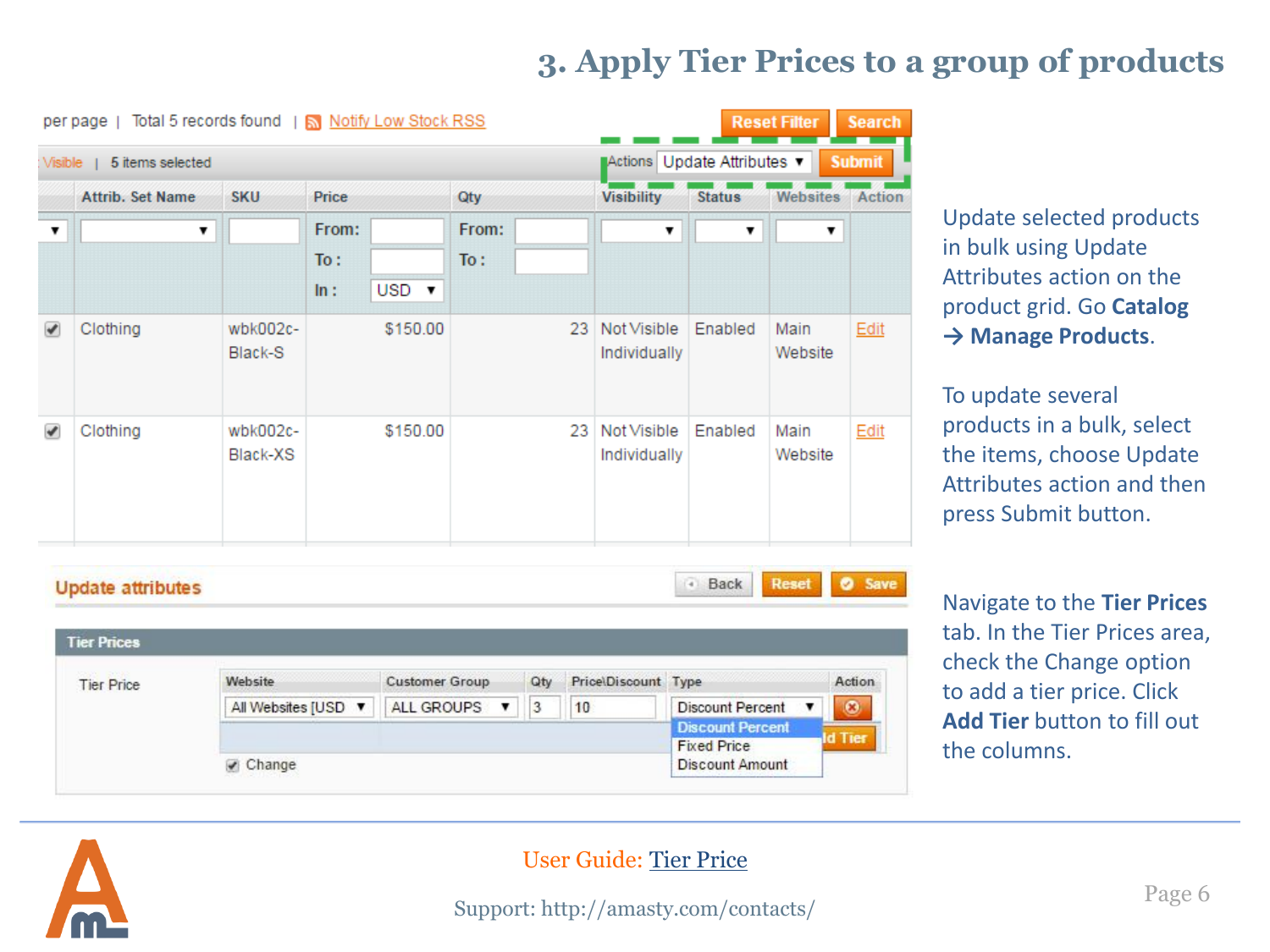## **4. Frontend**



## **BLACK NOLITA CAMI IN STOCK** \$150.00

#### Buy 2 for \$142.50 each and save 5% Buy 10 for \$135.00 each and save 10%

Cut from tissue-weight silk crepe de chine, this airy style features a ruched neckline with tie and an unfinished hem for a contrastinly rugged feel. Compliment yours with skinny jeans.

> See how **Tier Prices** look like on a product page.

<span id="page-6-0"></span>

### User Guide: [Tier Price](http://amasty.com/magento-tier-price.html)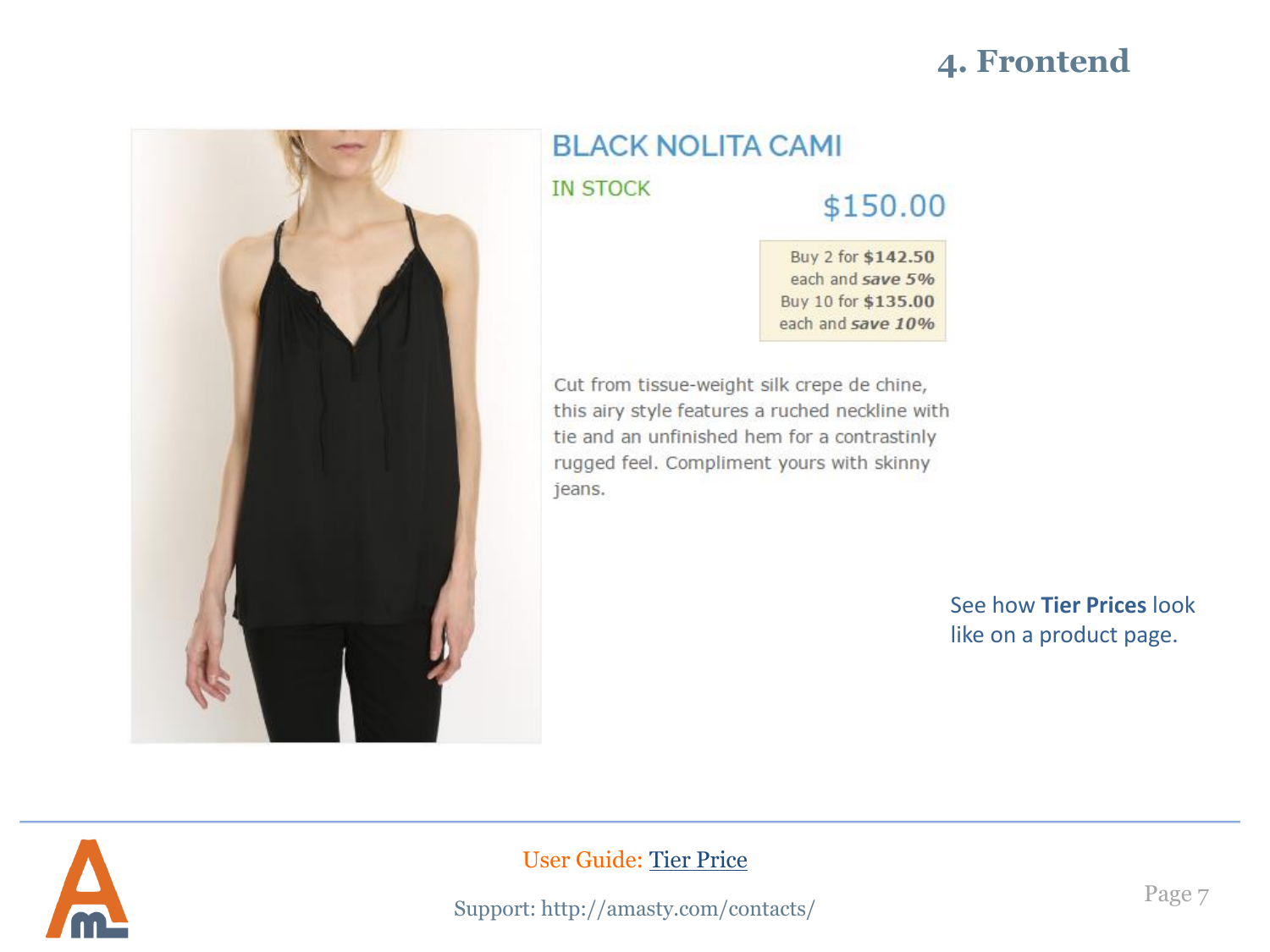## **4. Frontend**

## **DECORATIVE ACCENTS**



Products displayed on the **category page** after bulk tier prices update.

<span id="page-7-0"></span>

## User Guide: [Tier Price](http://amasty.com/magento-tier-price.html)